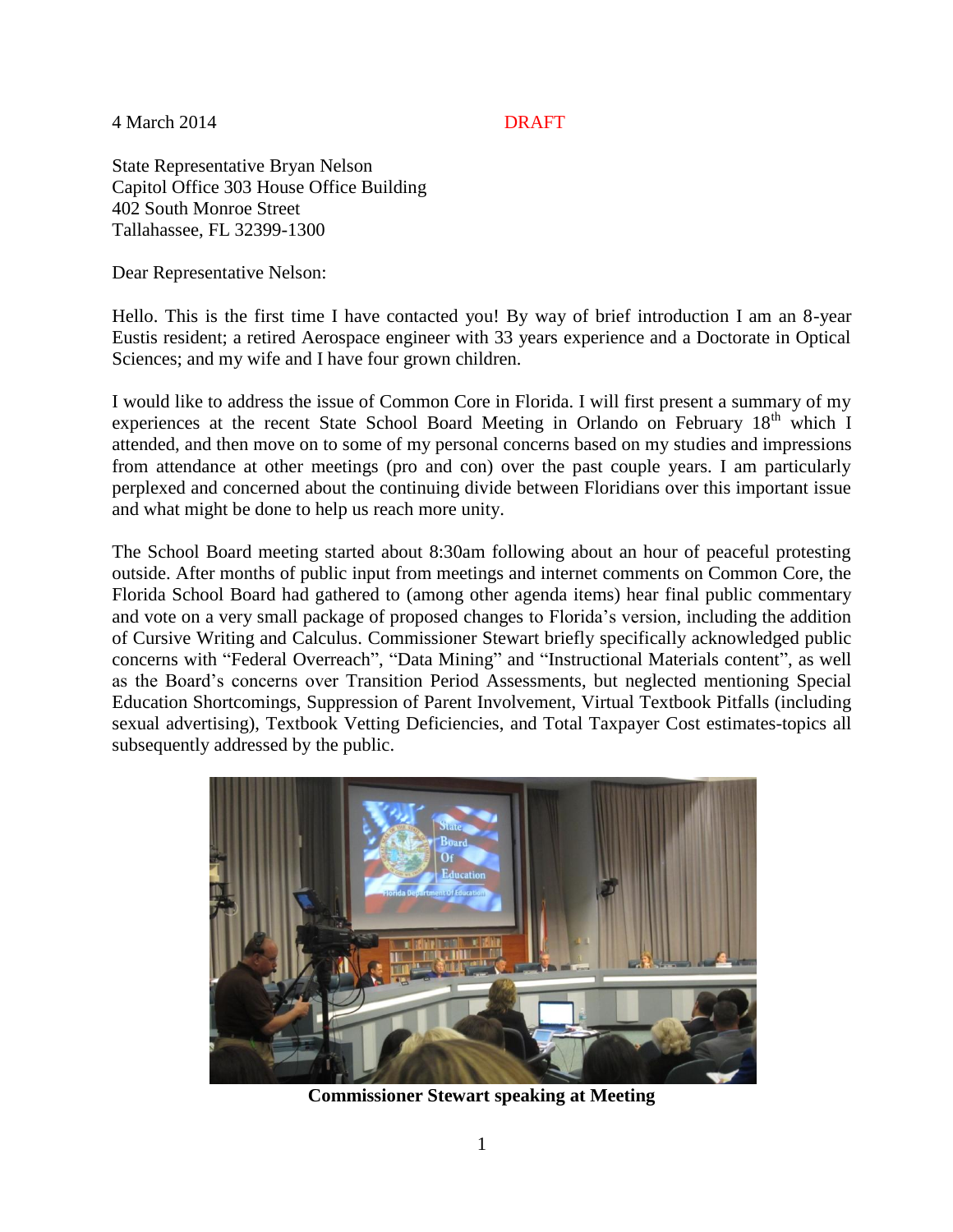She went on to promote the label "Florida Education Standards" to replace the now unpopular term "Common Core," although she surprisingly still retained its indefensible, inaccurate and recently jettisoned term "Internationally Benchmarked" (see www.stopcommoncore.com/mythsversus-facts/). Chairman Chartrand later in the meeting claimed remarkably that these standards were actually developed by Floridians! Thus there appeared to be an initiative to disassociate the Florida Standards from the now unpopular descriptor "Common Core," and possibly mislead the public into thinking that the Florida standards are not Common Core based in an effort to win more support. I was particularly disturbed by these apparently political actions from what should be a non-political body. If true this would be an unacceptable violation of transparency, especially given the serious consequences of making a mistake in choosing whether to continue with this initiative or not. Ironically, while some Board members had lauded the large turnout as a demonstration of democracy in action, it seems others were possibly on a mission to obfuscate the truth which democracy depends on to survive!

Following the Board's opening remarks I was witness to hours of intense public commentary weighted 49-3 against Common Core (of the three supporters two were from the same organization and the third was an admitted community organizer). The emotional bleeding and pleading of Florida's citizenry was from a wide variety of parents, educators and leaders (including PTA chairman Eileen Segal) and sometimes brought tears to my eyes. This was in stark contrast with the Chairman's surprisingly rude disrespectful attitude as he attempted to silence small displays of banned clapping, going so far as to spar with one commentator and threaten to cancel even the mere two minutes of commentary budget he had imposed on each speaker, some of whom had travelled many hours (and all at their own expense and sacrifice) to be heard. It was symbolically reminiscent of Russia's "Bloody Sunday" in January of 1905 when the peasants had humbly gathered near the Winter Palace to petition the Czar with their grievances, only to be fired upon by the Imperial Guard. Wikipedia had this to say about that event: "Bloody Sunday was an event with grave consequences for the Tsarist regime, as the disregard for ordinary people shown by the reaction of the authorities undermined support for the state."



**Audience at Board Meeting**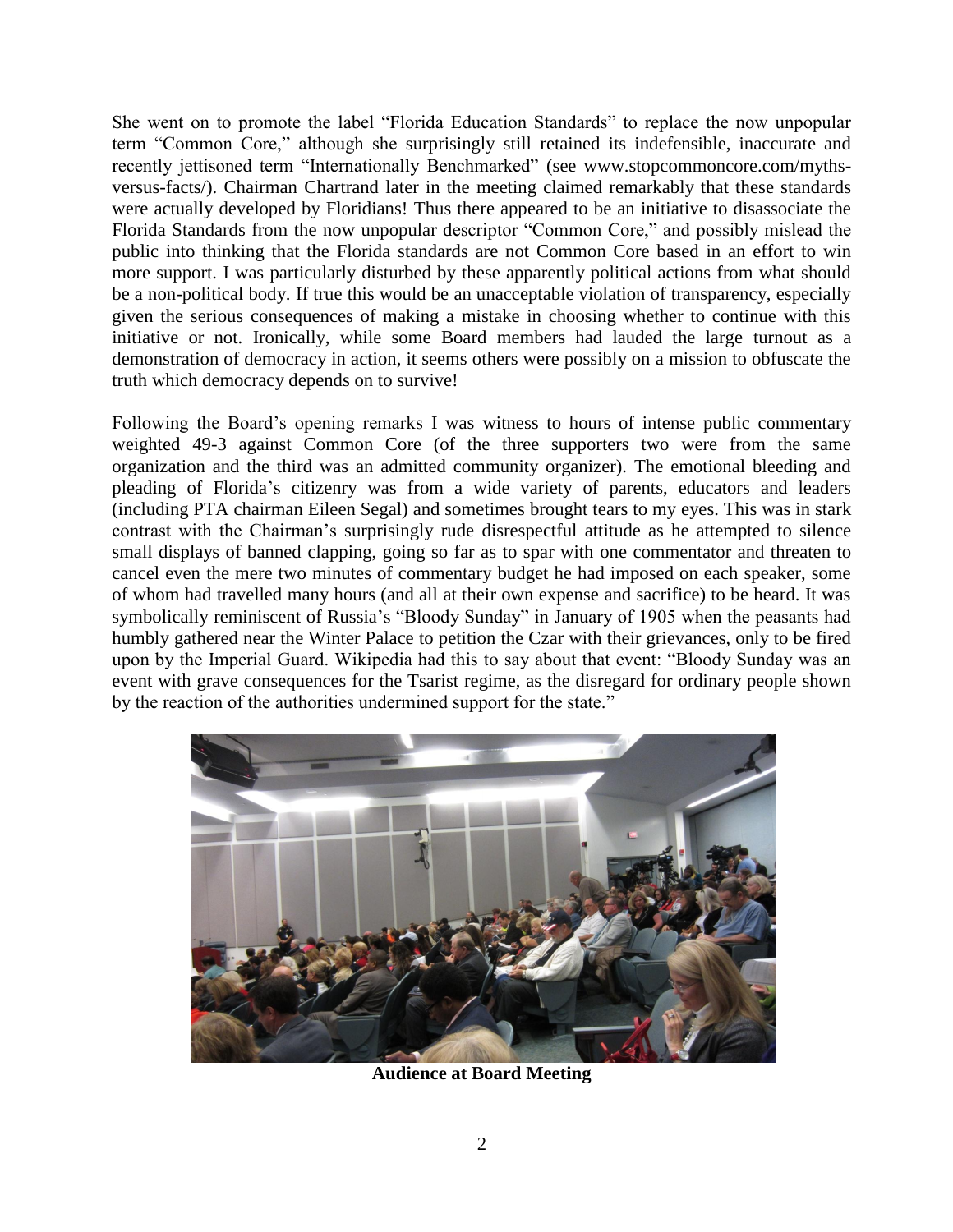The Boards' relatively quick 5-0 vote in favor of proposed changes at the end of the public input (and their hasty exit to lunch) was in stark contrast with the lengthy 49-3 commentary against Common Core as a whole, and seemed to provide visual display of the extreme divide of administrators & politicians vs parents & front-line educators.

Based on experiences from this meeting and my previous research, I now suspect that on the one side some education administrators and politicians view this standardization program as a convenient pre-packaged panacea: a strategic MEANS to the END product of allegedly delivering a better education with higher reported assessment scores (especially with an assessment recalibration opportunity!) and better management control (but with of course undisclosed cost estimates). On the other hand many citizens sense abuse through exploitation of, experimentation with, and control of their child's education as a tactical MEANS to the END of Federally imposed social and political change while simultaneously endangering their children's future happiness and opportunities for success through substandard preparation. **Thus one reason for the divide between Floridians on Common Core can be explained based on their perceptions of a Trojan Horse paradigm: The gift of innocent-looking Standards promises masquerading merely as a product tool, but already functioning as a socialist propaganda injection process.** 

Emerging examples of subtle one-sided brainwashing in English and math have already surfaced; only a few are shared for illustration.

- 1. Perry Chiaramonte of Fox News (11/6/2013 "Common Core lessons blasted for sneaking politics into elementary classrooms") presented one example of apparently innocent English lessons on brevity that had students rewrite a sentence indicating that the President's job is to make sure the nation's laws are fair. But since that job really belongs to the judicial branch, and not the executive, this English lesson subliminally supports more dictatorship.
- 2. FoxNews.com (2/4/2014) also reported that the National Council of Teachers of Mathematics' illuminations website (promoted as offering "resources for teaching math.") has "math lesson plans peppered throughout the NCTM's website [that] seem to seem to have an emphasis on 'social justice,' a phrase mentioned 130 times on the site, according to EAGnews.org." One NCTM statement reportedly said "Educators increasingly recognize the important role that mathematics teaching plays in helping students to understand and overcome social injustice and inequality."
- 3. A review of Tennessee textbooks by a group of "responsible, well-educated and qualified parents) discovered social, political and religious biases, including a comment about the latter involving Islamic half-truths that states (The Textbook Tattler, textbooksadvocates@gmail.com), "These textbooks are not about understanding Islam in the world today and in history. They are about public relations and proselytizing."

During a 5 minute break in the School Board meeting I had an interesting conversation with a woman named Pat sitting behind me. She seemed to suddenly stumble upon enlightenment that I quickly named the "Social Justice Excellence Paradox". She asked rhetorically: How can one expect an atmosphere and realization of high achievement in a Progressive-promoted culture of Social Justice where by definition everyone must be equal? I realized that due to the liberal philosophies of Common Core's founders, any answer will be incompatible with Florida's current